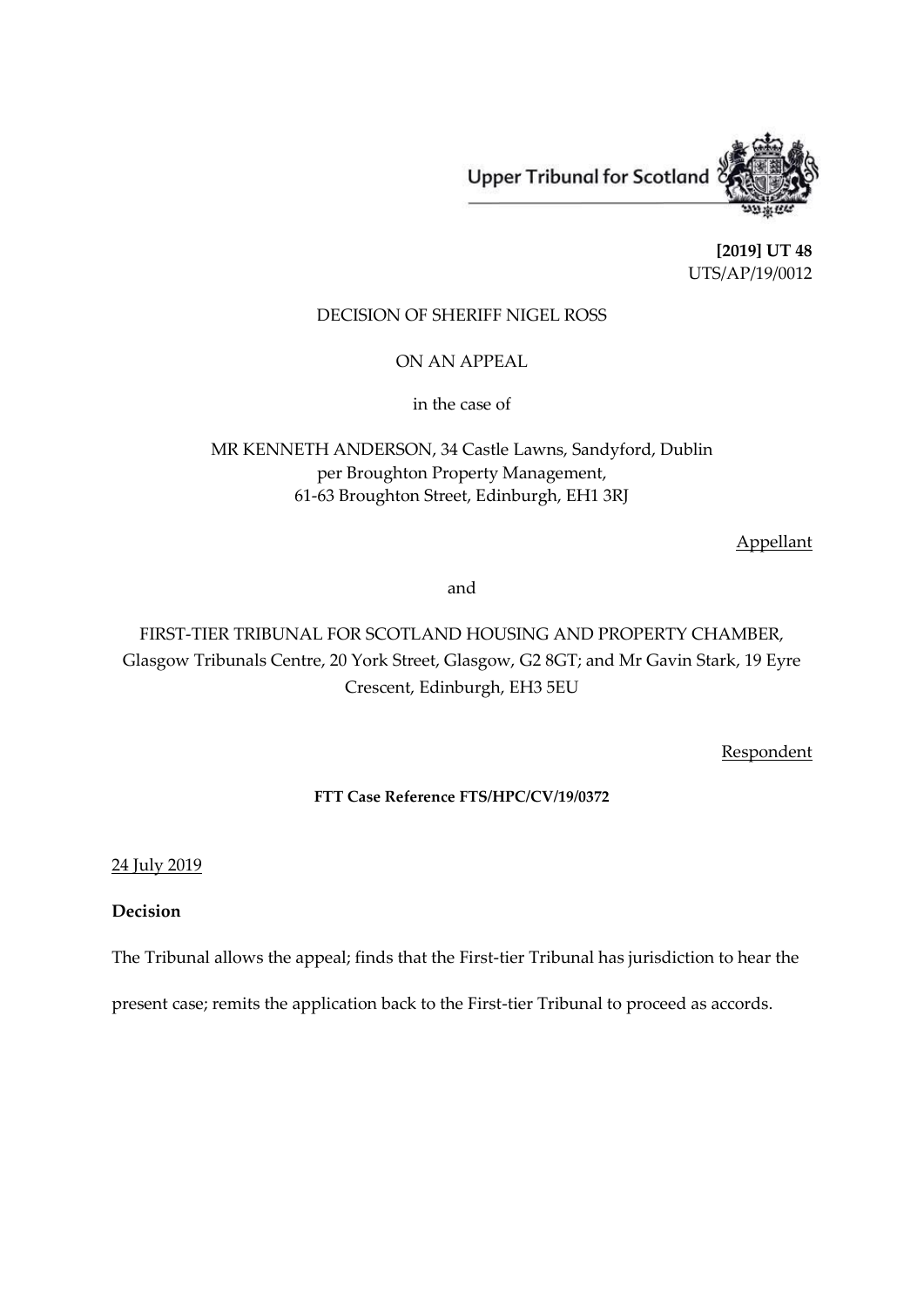**Note**

[1] The First-tier Tribunal ("FtT") has jurisdiction to hear a dispute under the Private Residential Tenancies (Scotland) Act 2016 (the "2016 Act") only if the dispute is one which is "in relation to civil proceedings arising from a private residential tenancy" (2016 Act section 71).

[2] The present action is based on a personal guarantee purportedly granted by the respondent in favour of the appellant, and relating to the obligations arising under a tenancy. The FtT rejected the application.

### **Grounds of appeal**

[3] The appellant submits that the FtT wrongfully rejected the application because (i) it was an error to found on rule 8(1)(a) of the First-tier Tribunal for Scotland Housing and Property Chamber Rules of Procedure 2017 (the "2017 rules") to reject the application as frivolous and vexatious; and (ii) FtT has jurisdiction in terms of section 71 of the 2016 Act to hear the application.

### **Whether frivolous and vexatious**

[4] The first of these points can be dealt with shortly. The FtT dismissed the application because it considered it "*misconceived and hopeless*", which is one definition of "*frivolous*", itself a ground for dismissing a case under rule 8 of the 2017 rules. This is not a claim which would satisfy that definition, because it involves an arguable claim based on a prima facie entitlement under a letter of guarantee. The question of whether the FtT has jurisdiction to hear the case is a question of law, which requires a judicial answer. The FtT appear to have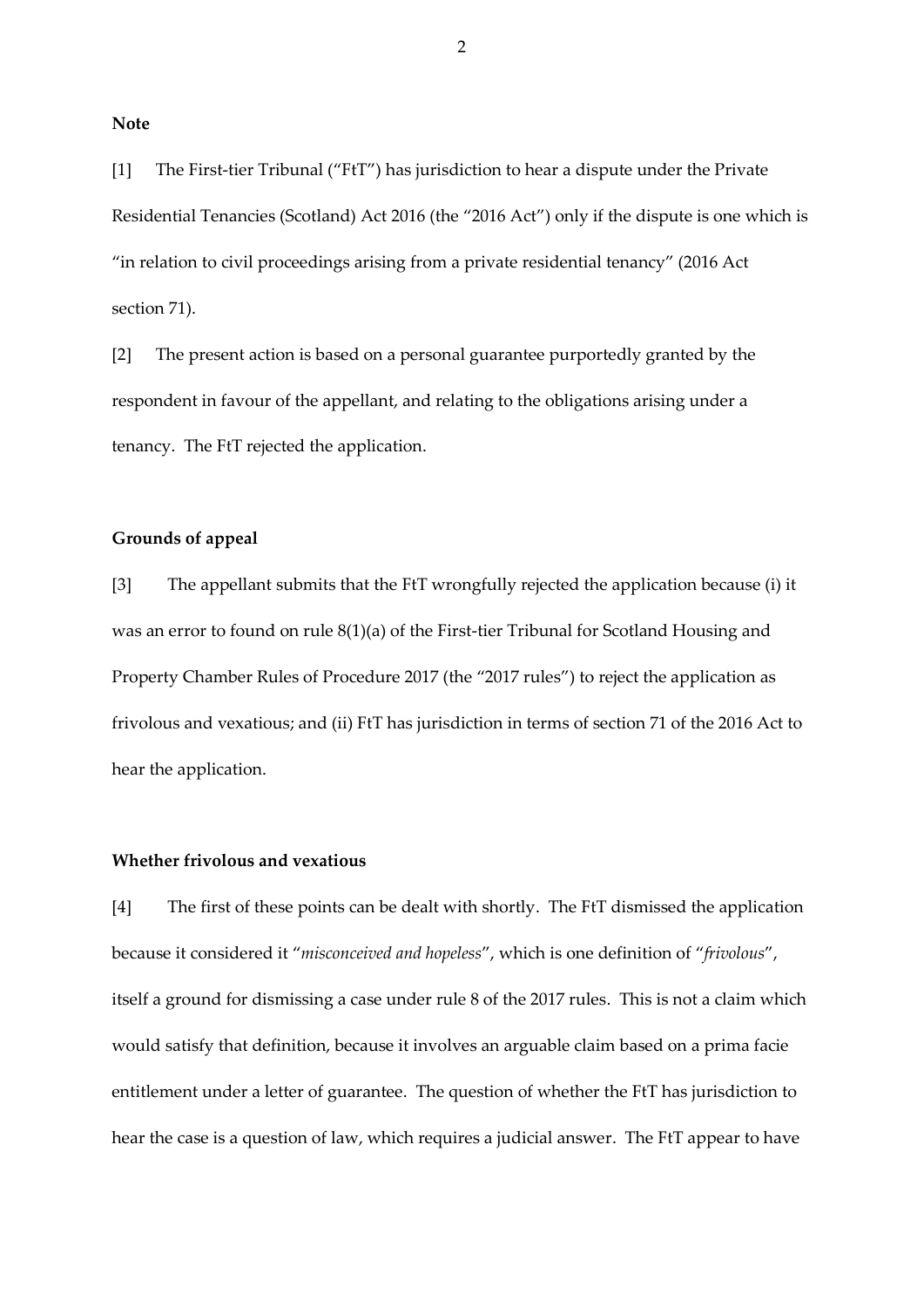pre-judged that question and concluded that there is no jurisdiction, and then to have concluded that the claim must be frivolous for that reason.

[5] The appellant submits that there is jurisdiction. It is argued on his behalf that a guarantee which exists only to enforce rights under a private residential tenancy ("PRT"), and which is drafted by express reference to the PRT terms, and which creates a liability which is defined and identified by the PRT, properly creates a liability "*arising from"* a PRT. That argument might ultimately be unsuccessful, but that does not make it frivolous. It is an arguable question of law, which the FtT were not in a position to dismiss as misconceived and hopeless. The FtT could cite no precedent which would allow them to take such an absolute view. The FtT was obliged to consider this question of law, and give a reasoned opinion, unless the rules allow otherwise.

[6] If jurisdiction were the only issue in this case, then rule 18(1) of the 2017 rules might have allowed the FtT to make a decision without a hearing. Under that rule, however, the parties would have been entitled to make written representations which the FtT would have been obliged to consider. Rule 8 does not cover such preliminary legal issues. The effect of using rule 8(1)(a) has been to make a decision in law without giving the parties an opportunity of making submissions. The effect was that the FtT, in taking that approach, breached rule 2 of the 2017 rules. They erred in doing so.

### **Whether a dispute "arising from" a PRT**

[7] The 2016 Act does not attempt to define what the phrase encompasses, except to exclude criminal proceedings. Section 71 provides:-

 $''(1)$  In relation to civil proceedings arising from a private residential tenancy —

3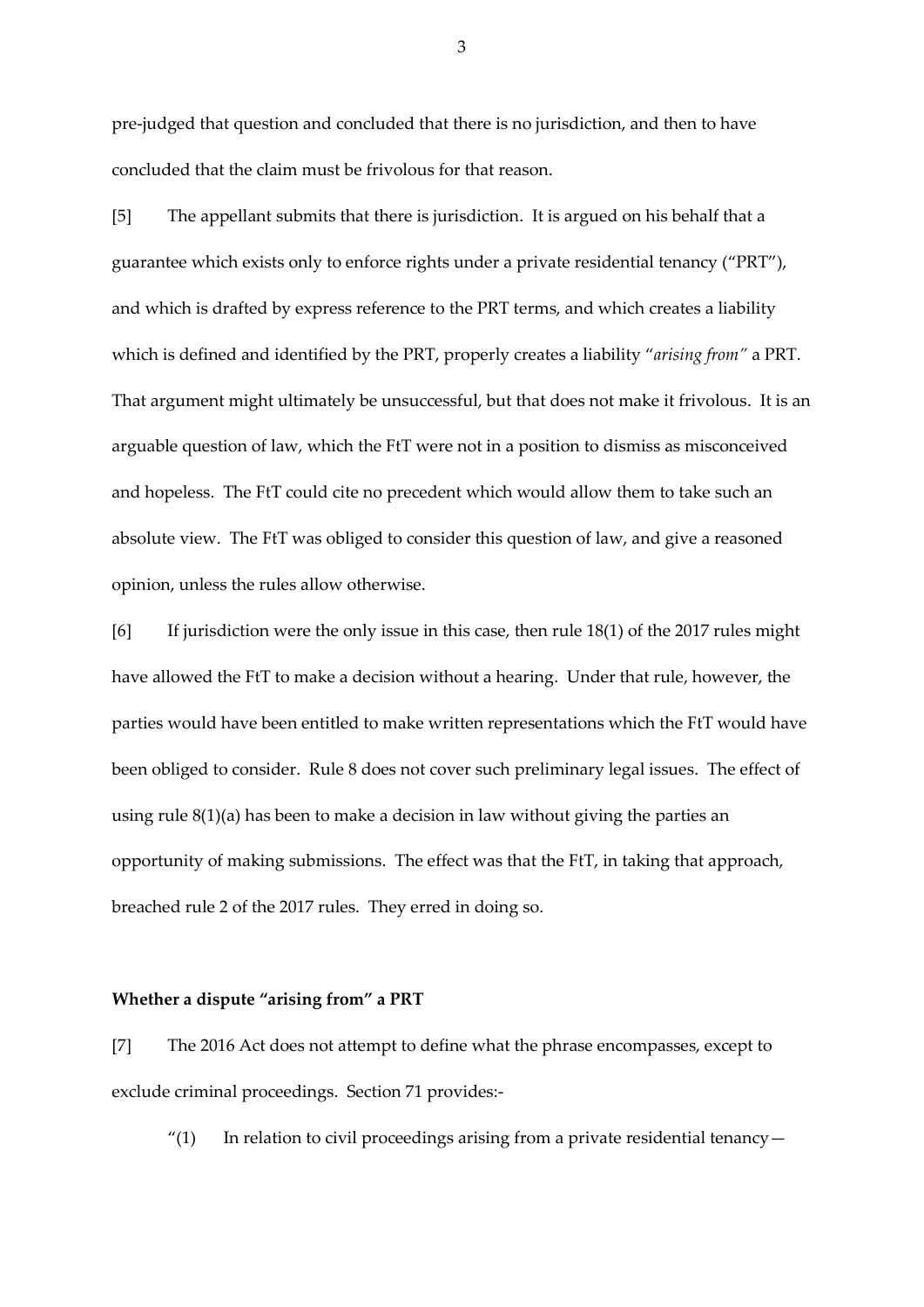- (a) the First-tier Tribunal has whatever competence and jurisdiction a sheriff would have but for paragraph (b),
- (b) a sheriff does not have competence or jurisdiction.
- (2) For the purposes of subsection (1), civil proceedings are any proceedings other than—
	- (a) the prosecution of a criminal offence,
	- (b) any proceedings related to such a prosecution."

[8] It is noteworthy that the starting point is to award to the FtT the whole of the powers of a sheriff, and then to limit these by reference to those "*arising from*" a PRT. The tenor is that the FtT is given such powers as is necessary for the purposes of dealing with a particular subject area and, just as significantly, the sheriff court is deprived of those powers. It appears that the traditional narrow approach taken by the courts, in considering exclusion of their own jurisdiction, would in this instance be somewhat at odds with the intention of the legislature.

### [9] The FtT relied on *Sauchiehall Street Properties One Ltd* v *EMI Group Ltd* 2015

Hous.L.R 24, where the sheriff found jurisdiction over a guarantee claim not established. The sheriff relied on the distinction between landlord and tenant on one hand and debtor and creditor on the other. That decision, however, was in relation to a quite different test, namely whether the action had "*as its object*" the tenancy of immovable property. That is a much more restricted and focused test than the present. Accordingly *Sauchiehall Street Properties One Ltd* is not of assistance in interpreting the 2016 Act.

[10] The appellant founded on *Parker and another* v *Inkersall Investments Ltd* [2018] SC DUM 66. The sheriff made some observations in the context of an argument for expenses, one party having conceded the jurisdiction argument. He made obiter remarks which do not resolve the question of jurisdiction, but emphasised the unrestricted nature of the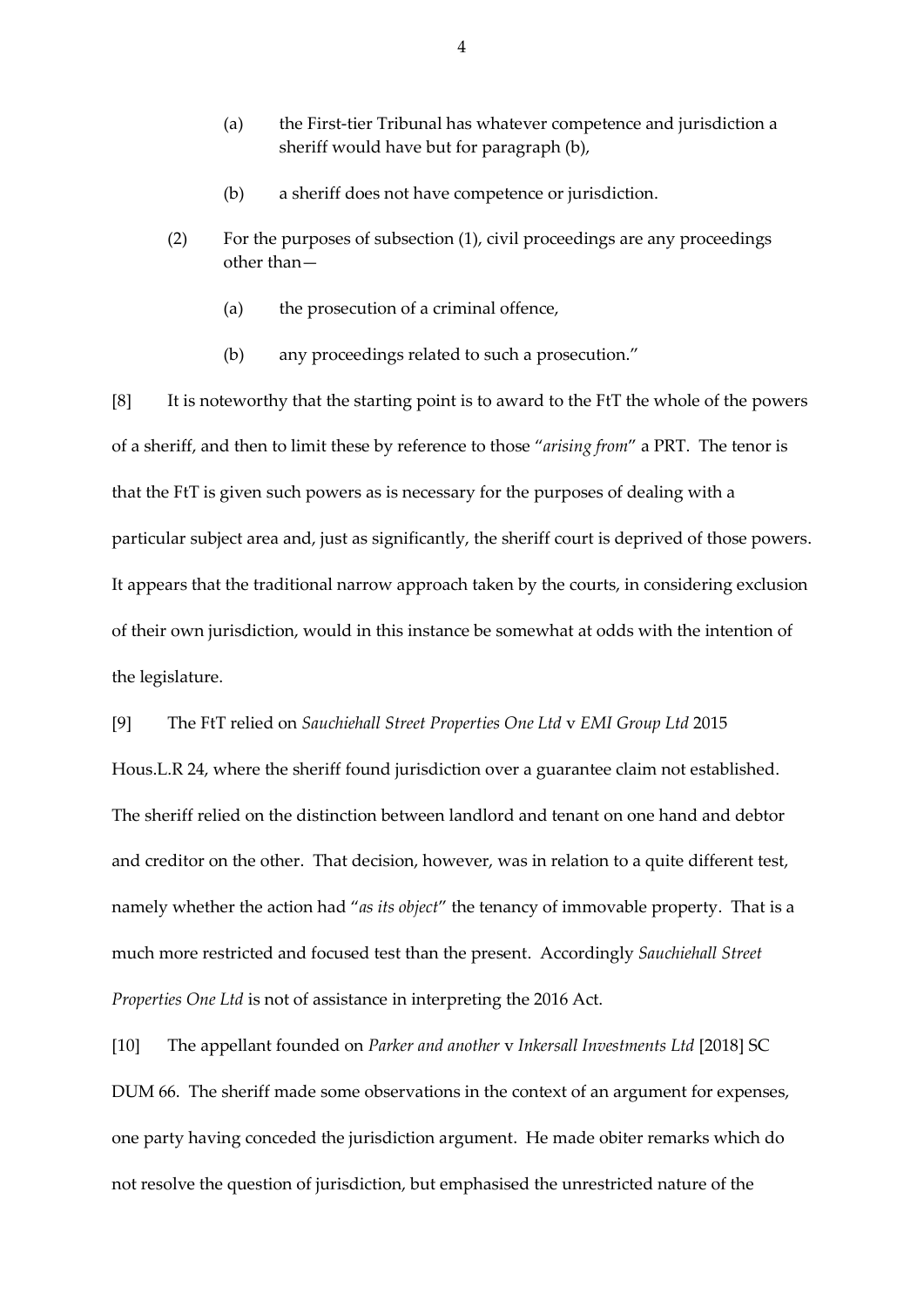powers, such as interdict, declarator or damages, which appear to have been transferred to the FtT. *Parker and another* does not assist in resolving the present case. I do, however, agree with the sheriff's view that the powers transferred to the FtT appear to be wide-ranging. [11] Whether a dispute "*arises from*" a PRT depends, in my view, on the individual circumstances of each case. It is a matter of fact and degree. It is unlikely to be enough simply to point to a tenuous causal connection, such as bankruptcy arising through the failure to pay rent and which is not covered. This case involves a purported guarantee, and it is possible to envisage that such a claim might be tenous, for example if the guaranteed debt arose mainly for reasons not connected to a PRT, or only loosely connected in time. The question is a mixed question of fact and law in each case.

[12] On the present facts, my view is that the guarantee does arise from the PRT, for the following reasons:-

[13] First, the purported letter of guarantee requests the grantee to enter into a proposed tenancy agreement, which is then identified as being between a named individual and over an identified property. The obligations to pay rent and other charges are all defined by the terms of the lease referred to, and endure only as long as the tenant remains bound by the lease. The obligation is one of indemnity under that contract, not a free-standing liability, and the obligation increases according to the terms of the lease. The letter of guarantee is inextricably bound up with the terms of the lease. It appears entirely artificial to describe this guarantee as not arising from the PRT. It has no logical existence or purpose without it. [14] Second, the natural and ordinary effect of the words "*arising from*" is unrestricted and imprecise, and invites a wide, inclusive approach. It is quite the opposite of a defined award. It tends to show that the legislature intended the FtT to deal with all PRT-related events, to the exclusion of the sheriff court, and not just the core lease.

5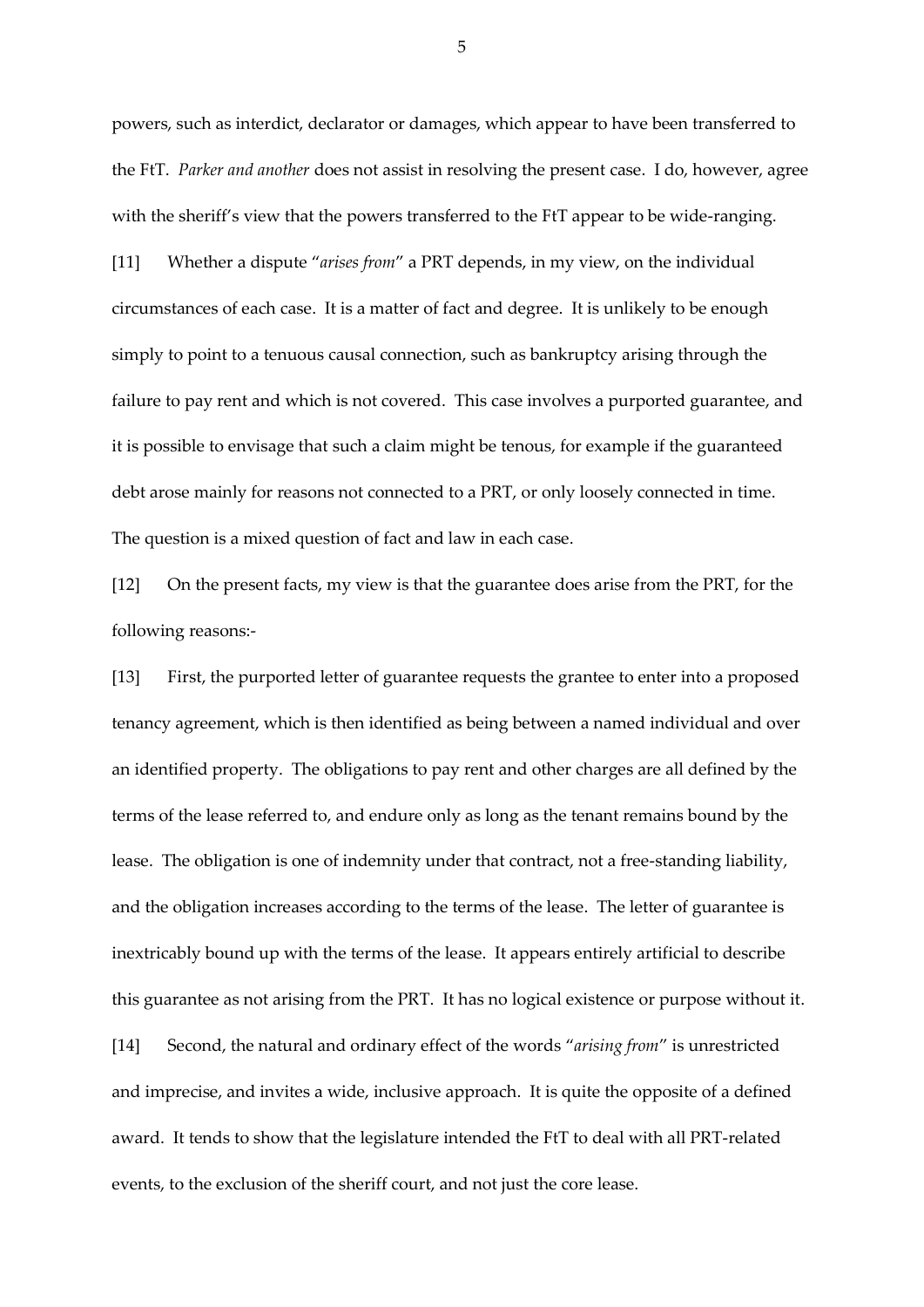[15] Third, the particular lease form in this case is an adaptation of the "*Scottish Government Model Private Residential Tenancy Agreement for the Private Rented Sector*" issued in October 2017. It does not form part of the 2016 Act, but is issued with the introduction that: "*This is the Scottish Government's Model Private Residential Tenancy Agreement ("Model Tenancy Agreement") which may be used to fulfill* [the landlord's] *duty* [under the 2016 Act]." The Model Tenancy Agreement includes, at clause 38, a clause entitled "*The Guarantor*", which sets out an obligation to pay any rent or other obligations due to the landlord under the agreement. Where wording is ambiguous, as it is here, my view is that this Model Tenancy Agreement is available as an aid to understanding the overall intention of the legislature. It is directly analogous to the more traditional *Pepper* v *Hart* sources. The Scottish Government passed the 2016 Act and provided the Model Tenancy Agreement to allow the 2016 Act to be implemented. It follows that a guarantee of performance of the PRT was regarded as an integral part of the lease. It forms one of the clauses of the lease itself. It is difficult to conclude that an obligation, created within a standard clause of a Model PRT lease, was intended by the legislature to be treated as not arising from the PRT.

[16] The actual copy lease produced is an odd mixture of fonts, styles, numberings and formats, and a reference to "irritation" rather than irritancy of a lease. Model clause 38 has been removed and replaced with the separate letter of guarantee. As the representative of the appellant submitted, that was intended to insert a better-worded guarantee in place of the relatively short wording of Model clause 38, and not for any other purpose. In my view, it does not matter whether the guarantee is drafted as part of the lease or separately.

[17] For these reasons and on the facts of this case, the guarantee arises from the PRT within the meaning of the 2016 Act, and therefore the FtT has jurisdiction.

6